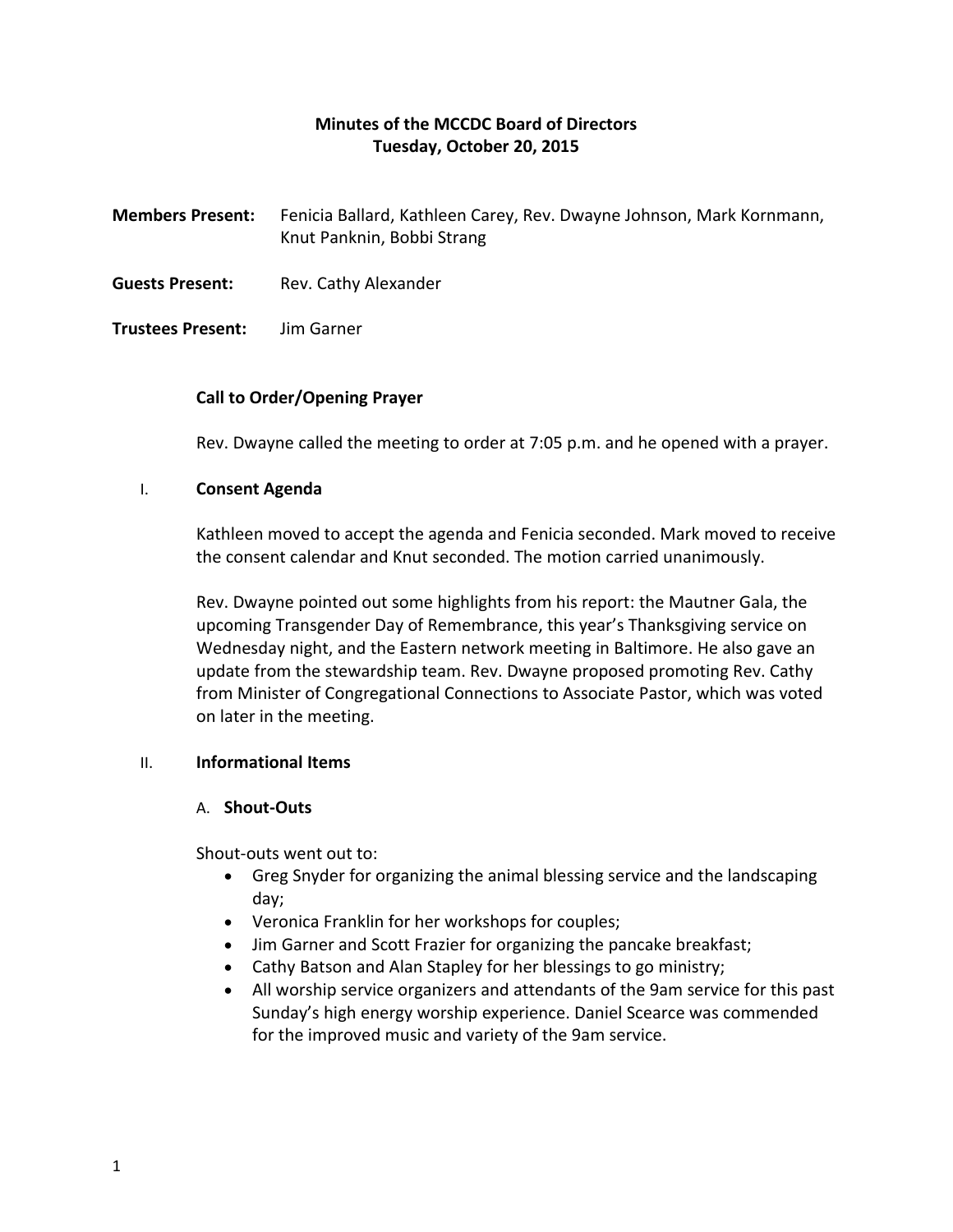# B. **Trustees**

Jim gave a brief update from the Trustees. He reported two vacancies as Ann Serio and Karen Strangmann have decided to no longer serve as Trustees. Jim also addressed the electrical room problem. The Trustees have decided to pursue regrading the yard along  $5<sup>th</sup>$  Street to ensure that the ground is graded in such a way that the water is draining away from the building. The Board thanked Jim for taking on the leadership of the Trustees.

# C. **472 Update**

Mark reported that three inspections were done today: framing, plumbing, and electrical. The fourth and final inspection on mechanical will take place on Wednesday, Oct. 21<sup>st</sup>. The work at 472 had been paused until inspections were done and the contractor was able to work on other projects in the past three weeks, so he would not charge us the weekly labor costs. The delay in inspections was due to DCRA not approving them earlier.

While we passed the electrical inspection, which is the biggest one, the inspector gave a list of problems to be fixed for the plumbing. He will pass after those issues have been addressed. The inspection of the framing did not pass, as it does not match the drawings among other things. Mark and the contractor Dennis Cruz will talk with the inspector on the phone this week to see whether we can fix the issues or need to have new drawings done.

Mark also said that some of the problems that need to be fixed to pass the remaining inspections are not covered by the current contract with Dennis. Payment of those items needs to be resolved. The subdivision for the lot and easement are done and are paid for.

# D. **45 Years Campaign**

Rev. Dwayne said that the first phase of the campaign has been finalized. Mark said that it has been unclear for congregants when the first phase would end, and he suggested taking a step back to look at the larger picture. We need to decide how to align our stewardship with the budget. As giving is "all over the place" right now and very inconsistent, it would be helpful to present a budget and break down the per capita giving that is necessary to meet it. This baseline giving should still be complemented by additional giving when specific messages touch the congregation. While the offerings and weekly giving are not consistent, the kiosk generates a steady weekly income around \$1,800 – 2,300. Dwayne agreed that there are different windows into consistent giving and that people react to messages differently.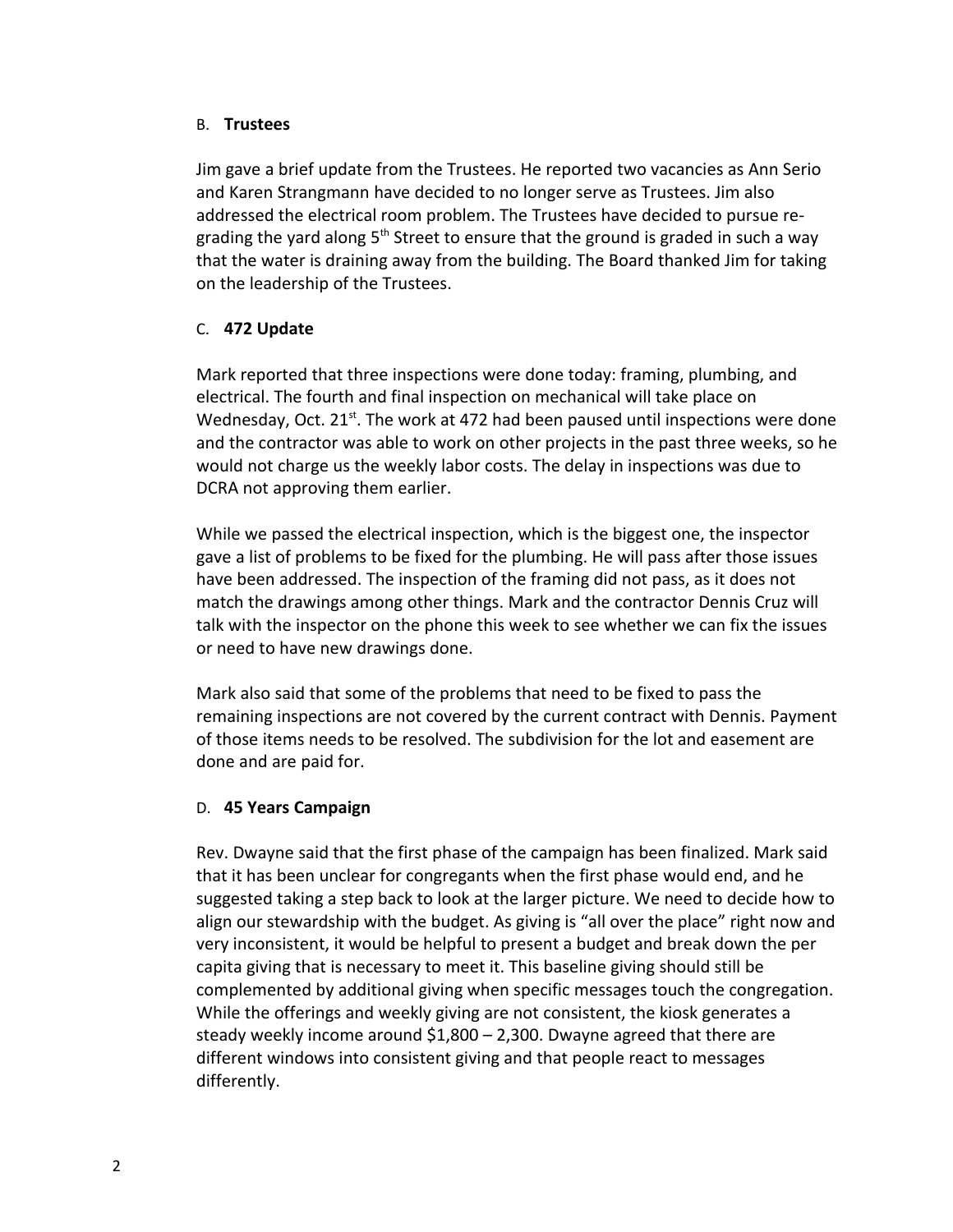# E. **Treasurer's Report**

Kathleen provided a profit and loss statement and a balance sheet. As of October  $19<sup>th</sup>$ , the accounts had the following balances:

| General:    | \$39,427  |
|-------------|-----------|
| Buchanan:   | \$258     |
| Petty Cash: | \$200     |
| Eagle Bank: | \$125,463 |

Kathleen also presented two financial statement reports for 2013 and 2014 that had been prepared by CPA Jeffrey McGary. She asked the Board to look at the statements and send her any questions for clarification by the end of the week.

Jeff McGary changed the accounting principles but the current numbers for restricted assets such as the capital campaign fund are still not correct. In order to move forward, it was decided to take an arbitrary date and zero out the numbers that cannot be reconciled.

Kathleen also reported that the back taxes on the 472 property have been paid.

Mark said that having the financial statement reports for 2013 and 2014 will be beneficial for our congregational forum, but he also said that our messaging to the congregation will be important. Considering that year-end giving was high in 2014 and that we said we were ahead of the game financially earlier this year, it will be difficult to explain how the financial report for 2014 shows a loss of about \$16,000. Also, looking at the current profit and loss statement through October 19<sup>th</sup>, we will be about \$13,000 in the red by the end of the month. Kathleen said that she would look into which checks can be pushed back to November.

# F. **Nominations Committee**

Knut reported that the Nominations Committee has received four applications for the two open Board positions so far, including the two current Board members who are running again. The application deadline is Sunday, October  $25<sup>th</sup>$ . Dwayne said that another member of the congregation is in discernment. Knut will follow up with him. The committee will present a slate of candidates at the special Board meeting on October 26<sup>th</sup>.

# G. **Congregational Forum**

The Congregational Forum is scheduled for November  $8<sup>th</sup>$  and the Congregational Meeting for November  $22^{nd}$ . All material needs to be available for the congregation on Sunday, November 1st.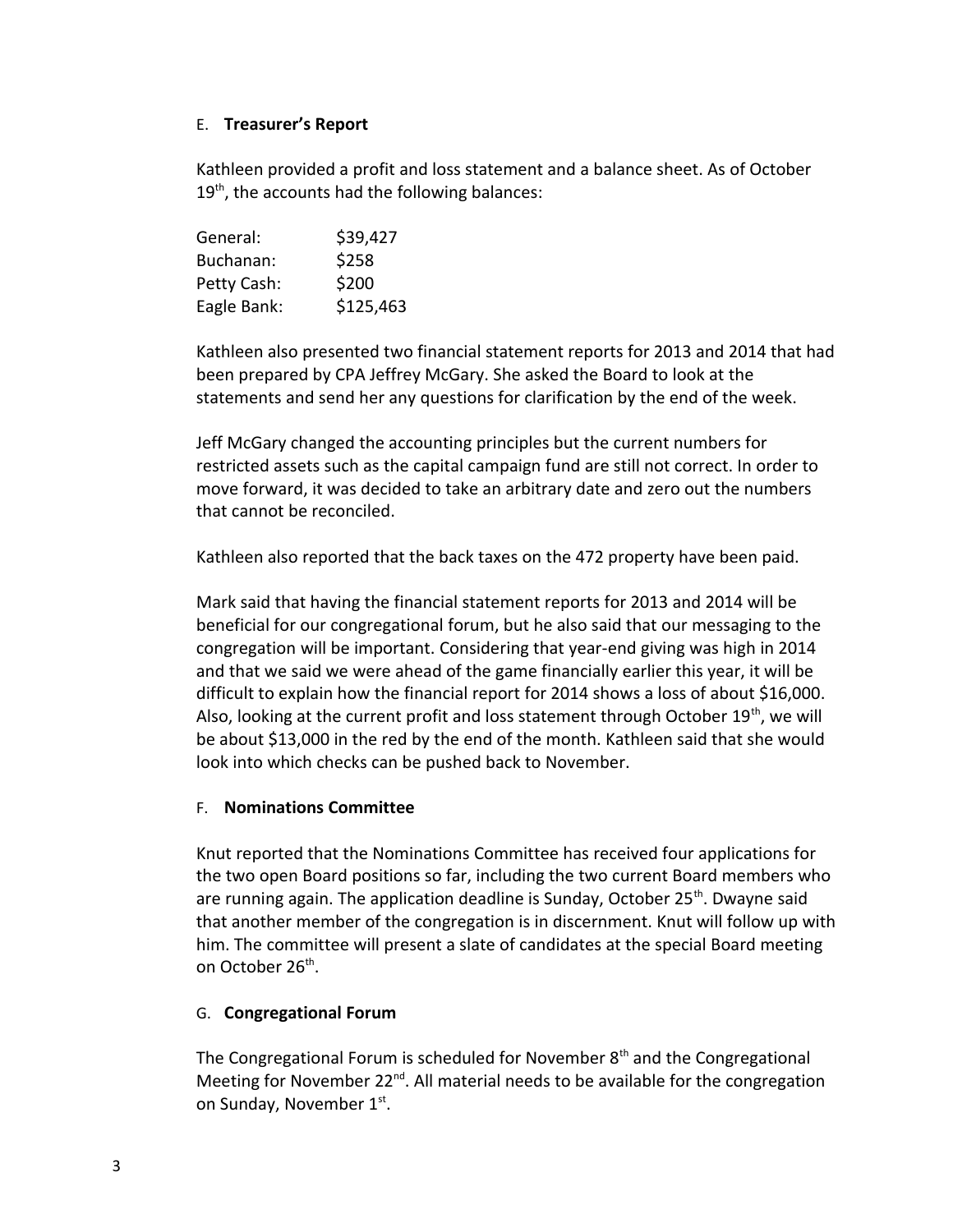The agenda will be finalized at the special Board meeting. Knut had prepared a list of highlights for 2015 and asked for feedback. Mark suggested adding a short paragraph in the beginning, tying the vision for the future into it.

Dwayne said that the drafting team for the vision and mission statement had met a couple of times, and that a first draft would be available for the forum.

# H. **Christmas Concert**

Dwayne said that he had a chance to hear some of the music and singers during rehearsals and that they are sounding great. He also said that Tyrone needs some support around logistical elements for the concert, so he can fully focus on the music. The fact that tickets are free has been well received but we would still need printed tickets to get a sense of attendance and to collect contact information, as the concert is a big outreach opportunity for MCCDC. Rev. Cathy suggested putting paper on chairs for people to fill out with their contact information, and to have a drawing with prizes to win in order to increase participation.

Mark agreed on the need for tickets and asked for Tyrone to release the draft of the flyer so we can use it for tickets, the bulletin and the website. He also said that we need at least one special offering in November, potentially two, as agreed on in September's board meeting. Dwayne said that the first Sunday in November might collide with the fall offering for the denomination's anniversary in support of emerging churches but that he would see whether November  $1<sup>st</sup>$  would work.

# III. **Discussion/Voting Item**

# **Promotion Rev. Cathy Alexander**

There was a brief discussion on the role of the Board in decisions on personnel by the Senior Pastor. Kathleen said that we should be clear what the Bylaws require and that if a vote of approval by the Board is not required, we should consider it a vote of affirmation. This might not be contentious in this case but in potential future conflicts, people will look at past practices and have certain expectations.

Mark added that if there are financial obligations, the Board does have a role and that he is struggling with checks and balances in the church even with the Bylaws in place.

Mark moved to promote Rev. Cathy Alexander to Associate Pastor and Knut seconded. The motion was approved unanimously.